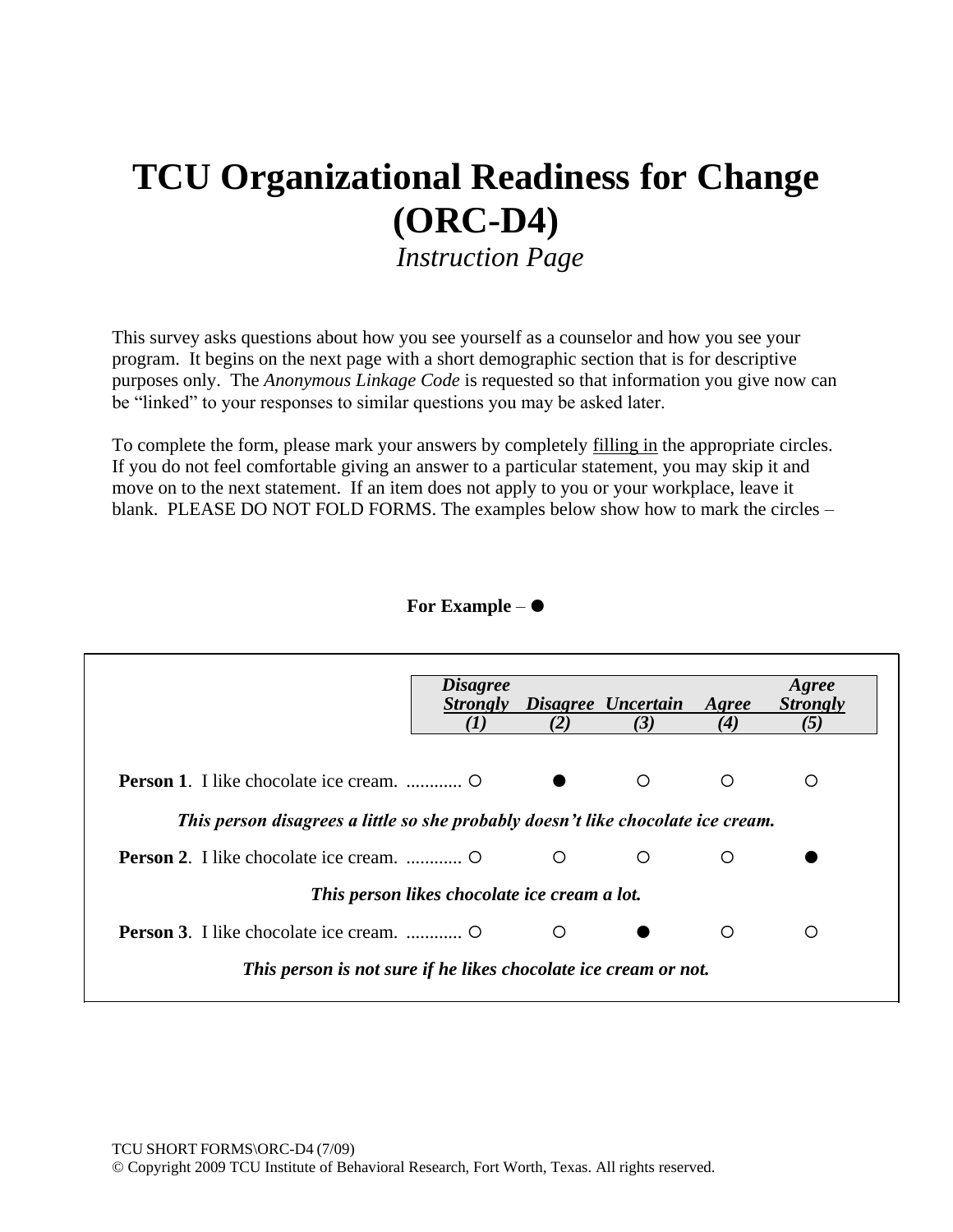**Please complete the following items for your anonymous code. The anonymous linkage code can be used to match your ratings from different survey forms without using your name. This program is located in which zip code?** ......................................................... |\_\_\_|\_\_\_|\_\_\_|\_\_\_|\_\_\_| First letter in your mother's first name: | | First letter in your father's first name: | First digit in your social security number:  $\Box$  Last digit in your social security number:  $\Box$ **1. Today's Date?** |\_\_\_|\_\_\_||\_\_\_|\_\_\_||\_\_\_|\_\_\_| **2. Are you?** *Male Female* MO DAY **3. Your Birth Year?** 19 |\_\_\_|\_\_\_| **4. Are you Hispanic (or Latino)?** *No Yes* **5. Are you?** [MARK ONE] *American Indian/Alaska Native White Asian More than one race Native Hawaiian or Other Pacific Islander Other (specify) Black or African American* **6. Your Highest Degree Status?** [MARK ONE] *No high school diploma or equivalent Bachelor's degree High school diploma or equivalent Master's degree Some college, but no degree Doctoral degree or equivalent Associate's degree Other (specify)*  **7. Your Discipline/Profession?** [MARK ALL THAT APPLY] *Addictions Counseling Criminal Justice Military Other Counseling Psychology Law Enforcement Education Social Work/Human Services Medicine Vocational Rehabilitation Administration Other (specify) 8.* **Your Certification Status in Addictions Field***? [MARK ONE] Not certified or licensed Currently certified or licensed O Previously certified or licensed, not now* 

### **9. Your Job Level? [MARK ONE]** *Program Director Clinical Supervisor Counselor Support Staff* **10. How much experience do you have in drug abuse counseling?** *0-6 months 6-11 months 1 to 3 years 3 to 5 years over 5 years* **11. How long have you been in your present job?** *0-6 months 6-11 months 1 to 3 years 3 to 5 years over 5 years* **12. How many clients are on your treatment caseload?**

# *1-10 11-20 21-30 31-40 > 40*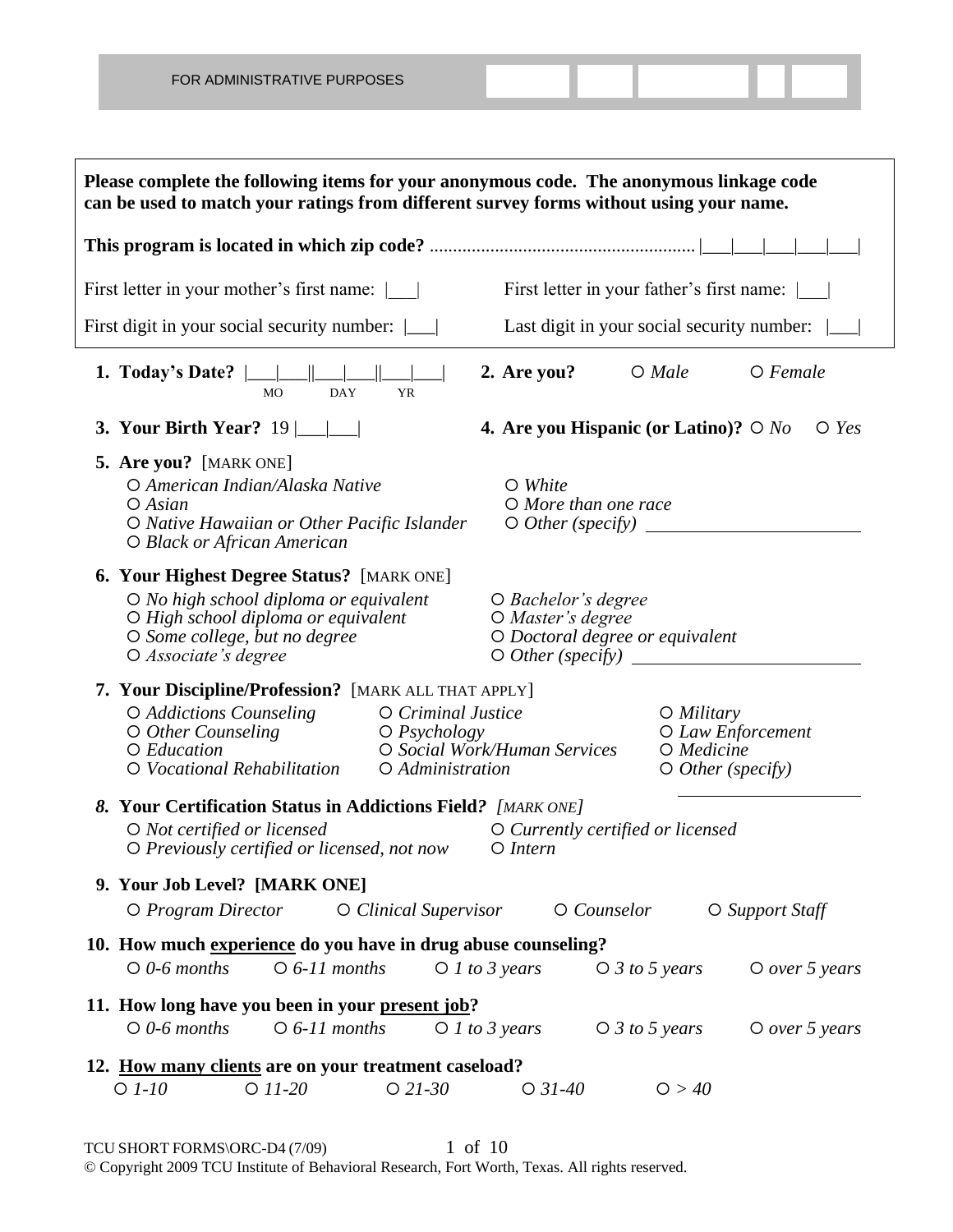## **Organizational Readiness for Change (ORC-D4)**

### **How strongly do you agree or disagree with each of the following statements?**  PLEASE FILL IN THE CIRCLE THAT SHOWS YOUR ANSWER TO EACH ITEM.

|               |                                                                              | <b>Disagree</b><br><b>Strongly</b><br>(I) | (2)     | Disagree Uncertain<br>(3) | Agree<br>(4) | Agree<br><b>Strongly</b><br>(5) |  |
|---------------|------------------------------------------------------------------------------|-------------------------------------------|---------|---------------------------|--------------|---------------------------------|--|
| <u>PART A</u> |                                                                              |                                           |         |                           |              |                                 |  |
|               | Clinical staff at your program needs<br>guidance in –                        |                                           |         |                           |              |                                 |  |
| 1.            |                                                                              |                                           | O       | O                         | O            | O                               |  |
| 2.            | using client assessments to guide<br>clinical care and program decisions.  O |                                           | O       | O                         | O            | O                               |  |
| 3.            | using client assessments to document                                         |                                           | O       | O                         | O            | O                               |  |
| 4.            | matching client needs with services.  O                                      |                                           | O       | O                         | O            | O                               |  |
| 5.            | increasing program participation                                             |                                           | O       | O                         | O            | O                               |  |
| 6.            |                                                                              |                                           | O       | O                         | O            | O                               |  |
| 7.            | improving client thinking and                                                |                                           | $\circ$ | O                         | O            | $\circ$                         |  |
|               | 8. improving behavioral management                                           |                                           | $\circ$ | O                         | O            | $\circ$                         |  |
|               | 9. improving cognitive focus of clients                                      |                                           | O       | O                         | O            | O                               |  |
|               | 10. identifying and using evidence-based                                     |                                           | $\circ$ | O                         | O            | O                               |  |
|               | Your organization needs guidance in –                                        |                                           |         |                           |              |                                 |  |
| 11.           |                                                                              |                                           | O       | O                         | O            | O                               |  |
| 12.           | setting specific goals for                                                   |                                           | O       | O                         | O            | O                               |  |
| 13.           | assigning or clarifying staff roles.  O                                      |                                           | O       | O                         | O            | O                               |  |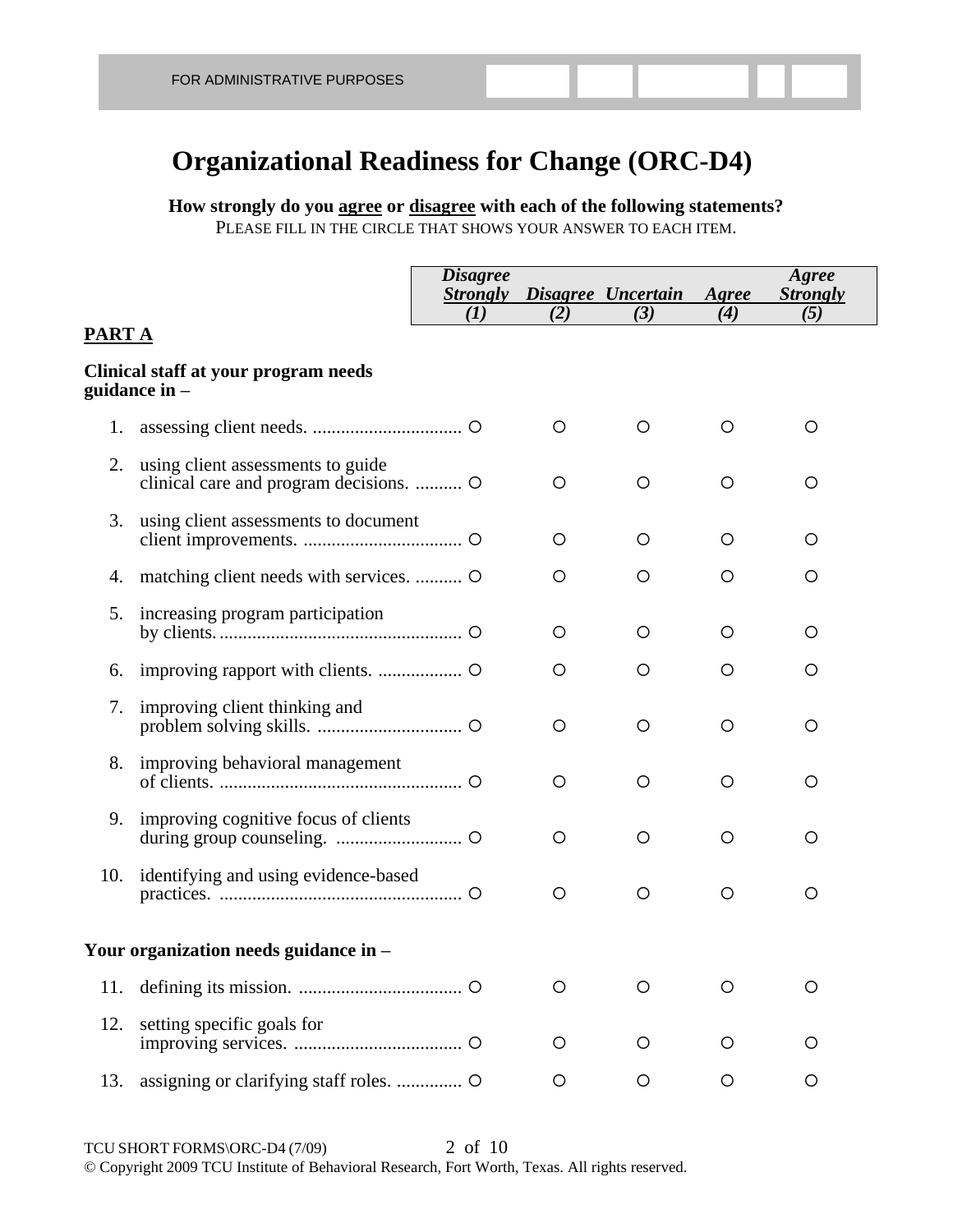|     |                                                                 | <b>Disagree</b><br><b>Strongly</b> |         | Disagree Uncertain | Agree   | Agree<br><b>Strongly</b> |
|-----|-----------------------------------------------------------------|------------------------------------|---------|--------------------|---------|--------------------------|
|     |                                                                 | (I)                                | (2)     | (3)                | (4)     | (5)                      |
| 14. | establishing accurate job descriptions                          |                                    | $\circ$ | $\circ$            | O       | $\circ$                  |
| 15. |                                                                 |                                    | O       | O                  | O       | O                        |
| 16. |                                                                 |                                    | O       | $\circ$            | O       | O                        |
| 17. | improving communications                                        |                                    | $\circ$ | $\circ$            | $\circ$ | $\circ$                  |
| 18. | improving record keeping and                                    |                                    | $\circ$ | $\circ$            | O       | O                        |
| 19. | improving billing/financial/accounting                          |                                    | $\circ$ | $\circ$            | $\circ$ | $\circ$                  |
|     | You need more training for -                                    |                                    |         |                    |         |                          |
| 20. |                                                                 |                                    | $\circ$ | $\circ$            | O       | $\circ$                  |
| 21. | specialized computer applications                               |                                    | $\circ$ | $\circ$            | $\circ$ | $\circ$                  |
| 22. | new methods/developments in your area                           |                                    | $\circ$ | $\circ$            | $\circ$ | $\circ$                  |
| 23. | new equipment or procedures being used                          |                                    | $\circ$ | $\circ$            | $\circ$ | $\circ$                  |
| 24. | maintaining/obtaining certification or                          |                                    | $\circ$ | $\circ$            | $\circ$ | O                        |
| 25. | new laws or regulations you need to                             |                                    | O       | $\circ$            | O       | O                        |
| 26. | management or supervisory                                       |                                    | O       | $\circ$            | $\circ$ | O                        |
|     | <b>Current pressures to make</b><br>program changes come from – |                                    |         |                    |         |                          |
| 27. |                                                                 |                                    | O       | $\circ$            | O       | O                        |
| 28. |                                                                 |                                    | O       | $\circ$            | $\circ$ | O                        |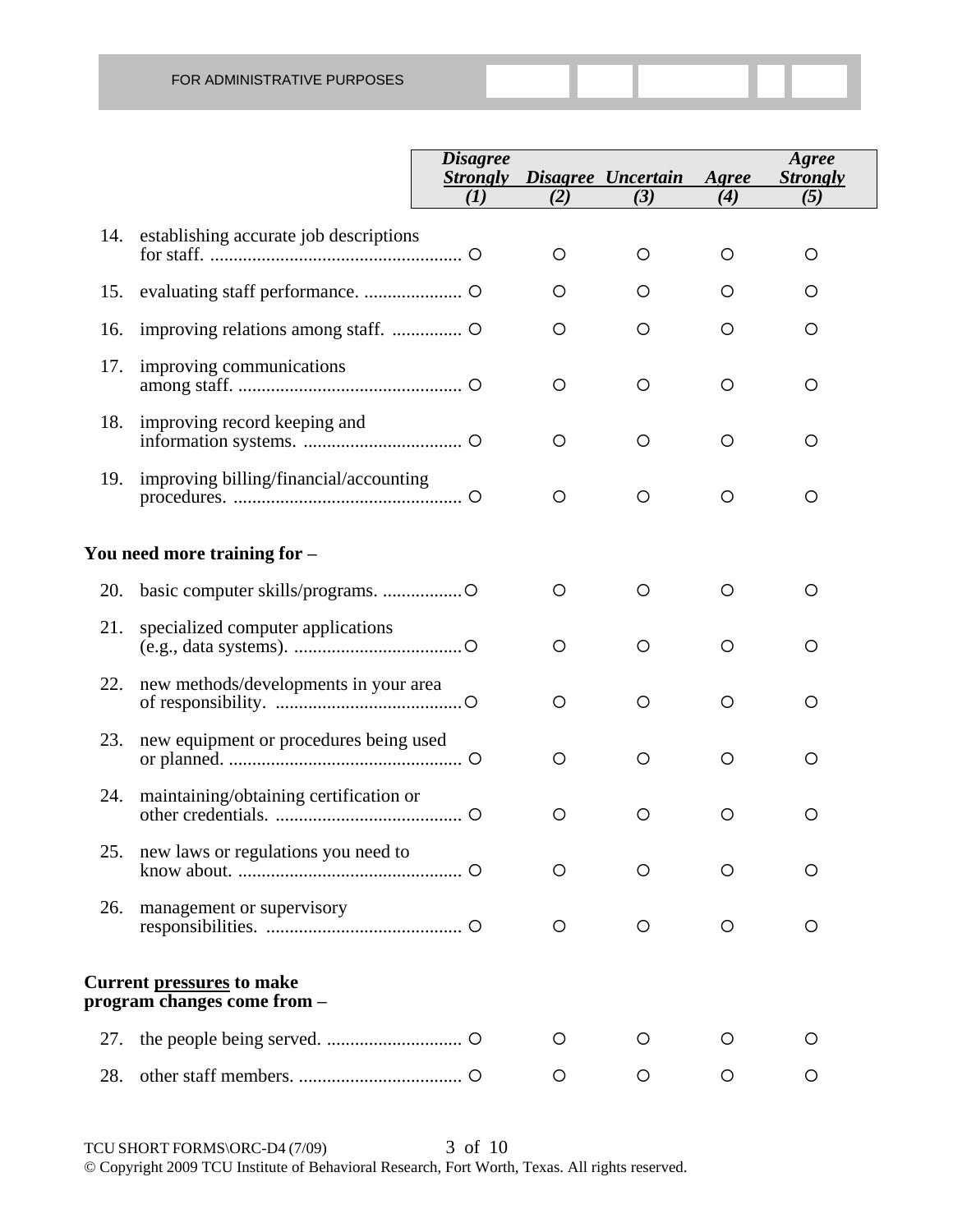|               |                                                                                      | <b>Disagree</b><br><b>Strongly</b><br>(I) | (2)     | Disagree Uncertain<br>(3) | Agree<br>(4) | Agree<br><i><b>Strongly</b></i><br>(5) |
|---------------|--------------------------------------------------------------------------------------|-------------------------------------------|---------|---------------------------|--------------|----------------------------------------|
| 29.           |                                                                                      |                                           | O       | O                         | O            | O                                      |
| 30.           |                                                                                      |                                           | O       | O                         | O            | O                                      |
| 31.           |                                                                                      |                                           | O       | O                         | O            | O                                      |
| 32.           |                                                                                      |                                           | O       | O                         | O            | O                                      |
| 33.           | accreditation or licensing authorities.  O                                           |                                           | O       | O                         | $\circ$      | O                                      |
| <b>PART B</b> |                                                                                      |                                           |         |                           |              |                                        |
| 1.            | You have good program management                                                     |                                           | O       | O                         | $\circ$      | O                                      |
| 2.            | Frequent staff turnover is a problem                                                 |                                           | $\circ$ | O                         | $\circ$      | O                                      |
| 3.            | Staff training and continuing education                                              |                                           | $\circ$ | O                         | $\circ$      | O                                      |
| 4.            | Your facilities are adequate for                                                     |                                           | $\circ$ | O                         | $\circ$      | O                                      |
| 5.            | You have clinical supervisors who are                                                |                                           | $\circ$ | O                         | $\circ$      | O                                      |
| 6.            | Policies limit use of the Internet for<br>work-related needs at your program.  O     |                                           | O       | O                         | $\circ$      | O                                      |
| 7.            | You learned new skills or techniques at a<br>professional training in the past year. |                                           | O       | O                         | $\circ$      | O                                      |
| 8.            | Computer problems are usually repaired                                               |                                           | O       | O                         | $\circ$      | O                                      |
| 9.            | Much time and attention are given to                                                 |                                           | $\circ$ | $\circ$                   | $\circ$      | O                                      |
| 10.           | You have convenient access to                                                        |                                           | $\circ$ | O                         | $\circ$      | O                                      |
| 11.           | Counselors in your program are able to<br>spend the time needed with clients.  O     |                                           | $\circ$ | $\circ$                   | $\circ$      | O                                      |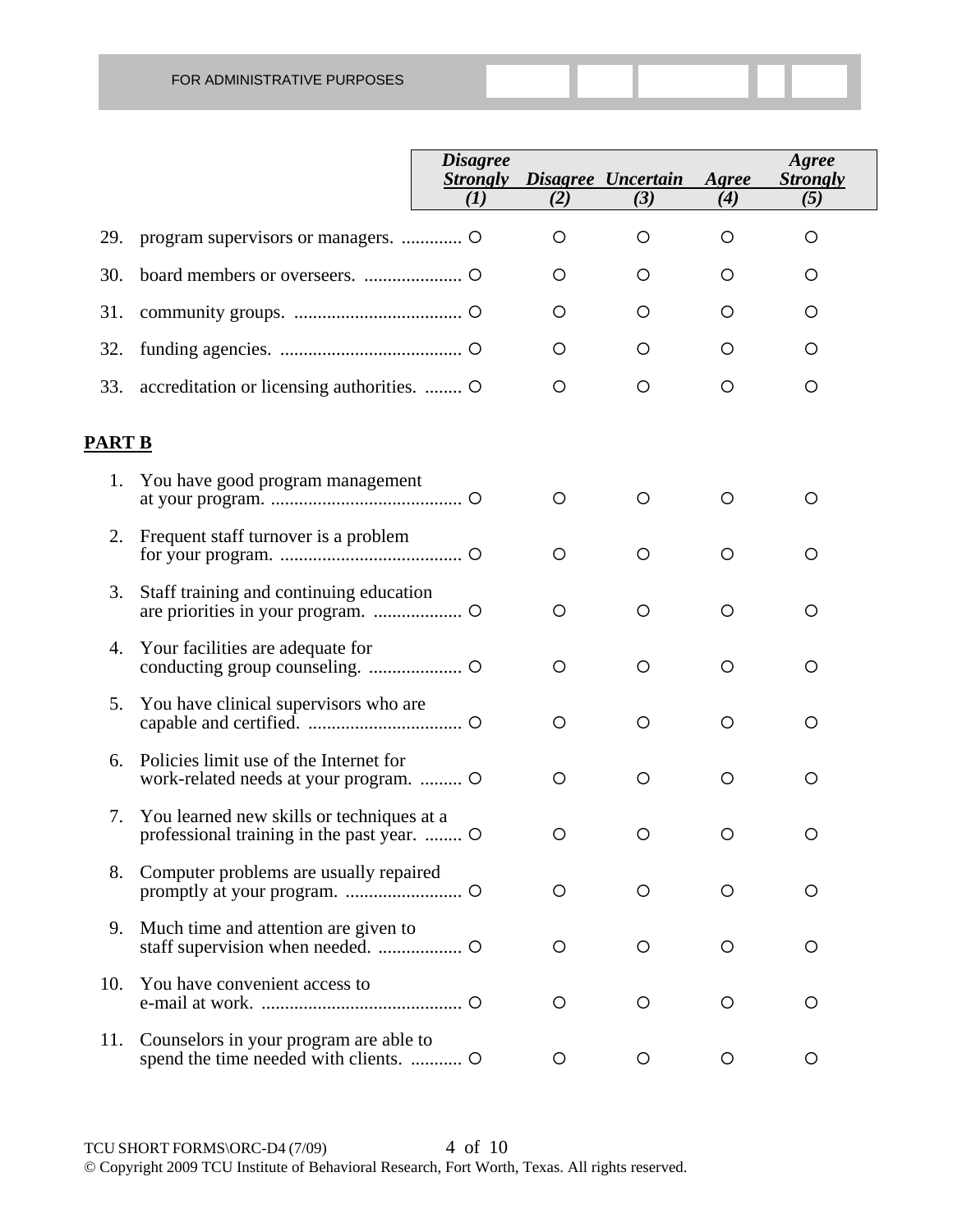|     |                                                                                    | <b>Disagree</b><br><b>Strongly</b><br>(1) | (2)     | Disagree Uncertain<br>(3) | Agree<br>(4) | Agree<br><b>Strongly</b><br>(5) |
|-----|------------------------------------------------------------------------------------|-------------------------------------------|---------|---------------------------|--------------|---------------------------------|
| 12. | Equipment at your program is mostly                                                |                                           | O       | O                         | $\circ$      | O                               |
| 13. | Clinical and management decisions<br>for your program are well planned.  O         |                                           | O       | O                         | O            | O                               |
| 14. | More computers are needed for staff                                                |                                           | O       | O                         | O            | O                               |
| 15. | Most client records for your program                                               |                                           | O       | O                         | O            | O                               |
| 16. | Support staff in your program have the                                             |                                           | O       | O                         | O            | O                               |
| 17. | Offices in your program allow the privacy                                          |                                           | O       | O                         | O            | O                               |
| 18. | Your program holds regular                                                         |                                           | O       | O                         | O            | O                               |
| 19. | Your program has enough counselors                                                 |                                           | O       | O                         | O            | O                               |
| 20. | Clinical staff in your program are                                                 |                                           | O       | O                         | O            | O                               |
| 21. | You used the Internet at work recently<br>to access drug treatment information.  O |                                           | $\circ$ | O                         | O            | $\circ$                         |
| 22. | You have confidence in how decisions                                               |                                           | O       | O                         | O            | O                               |
| 23. | You have easy access for using the                                                 |                                           | $\circ$ | O                         | O            | O                               |
| 24. | Offices and equipment in your program                                              |                                           | O       | $\circ$                   | $\circ$      | O                               |
| 25. | Your program provides a comfortable                                                |                                           | $\circ$ | O                         | O            | O                               |
| 26. | You have a computer to use in your                                                 |                                           | $\circ$ | $\circ$                   | $\circ$      | O                               |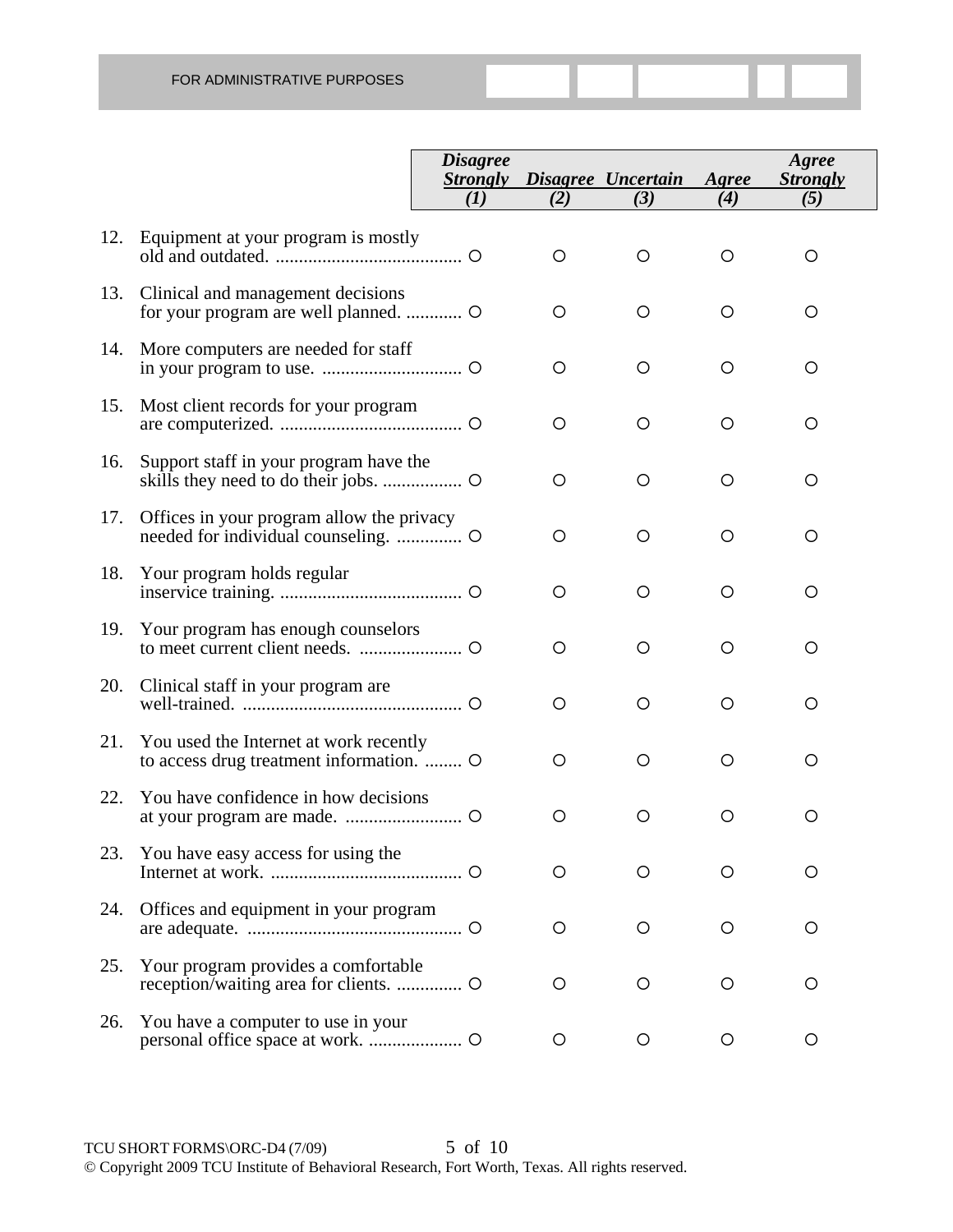|               |                                                                                | <i><b>Disagree</b></i><br><b>Strongly</b> |         | Disagree Uncertain | Agree | Agree<br><b>Strongly</b> |
|---------------|--------------------------------------------------------------------------------|-------------------------------------------|---------|--------------------|-------|--------------------------|
|               |                                                                                | (I)                                       | (2)     | (3)                | (4)   | (5)                      |
| 27.           | You meet frequently with clinical<br>supervisors about client needs and        |                                           | O       | O                  | O     | O                        |
| 28.           | A larger support staff is needed to                                            |                                           | O       | $\circ$            | O     | O                        |
| 29.           | The budget in your program allows<br>staff to attend professional training.  O |                                           | O       | O                  | O     | O                        |
| 30.           | Staff in your program feel comfortable                                         |                                           | O       | O                  | O     | O                        |
| 31.           | Staff concerns are ignored in most                                             |                                           | O       | $\circ$            | O     | O                        |
| <b>PART C</b> |                                                                                |                                           |         |                    |       |                          |
| 1.            | You have the skills needed to conduct                                          |                                           | O       | O                  | O     | O                        |
| 2.            | Other staff often ask your advice                                              |                                           | $\circ$ | $\circ$            | O     | Ο                        |
| 3.            | You are satisfied with your present job.  O                                    |                                           | O       | O                  | O     | Ο                        |
| 4.            | Learning and using new procedures                                              |                                           | O       | $\circ$            | O     | O                        |
| 5.            | You are considered an experienced                                              |                                           | O       | $\circ$            | O     | O                        |
| 6.            | You feel appreciated for the job you do                                        |                                           | О       | O                  | Ω     | Ω                        |
| 7.            | Your program encourages and supports                                           |                                           | O       | O                  | O     | O                        |
| 8.            | You are effective and confident in doing                                       |                                           | O       | O                  | O     | O                        |
| 9.            | You are able to adapt quickly when you                                         |                                           | O       | O                  | O     | O                        |
| 10.           | Keeping your counseling skills up-to-date                                      |                                           | O       | O                  | O     | O                        |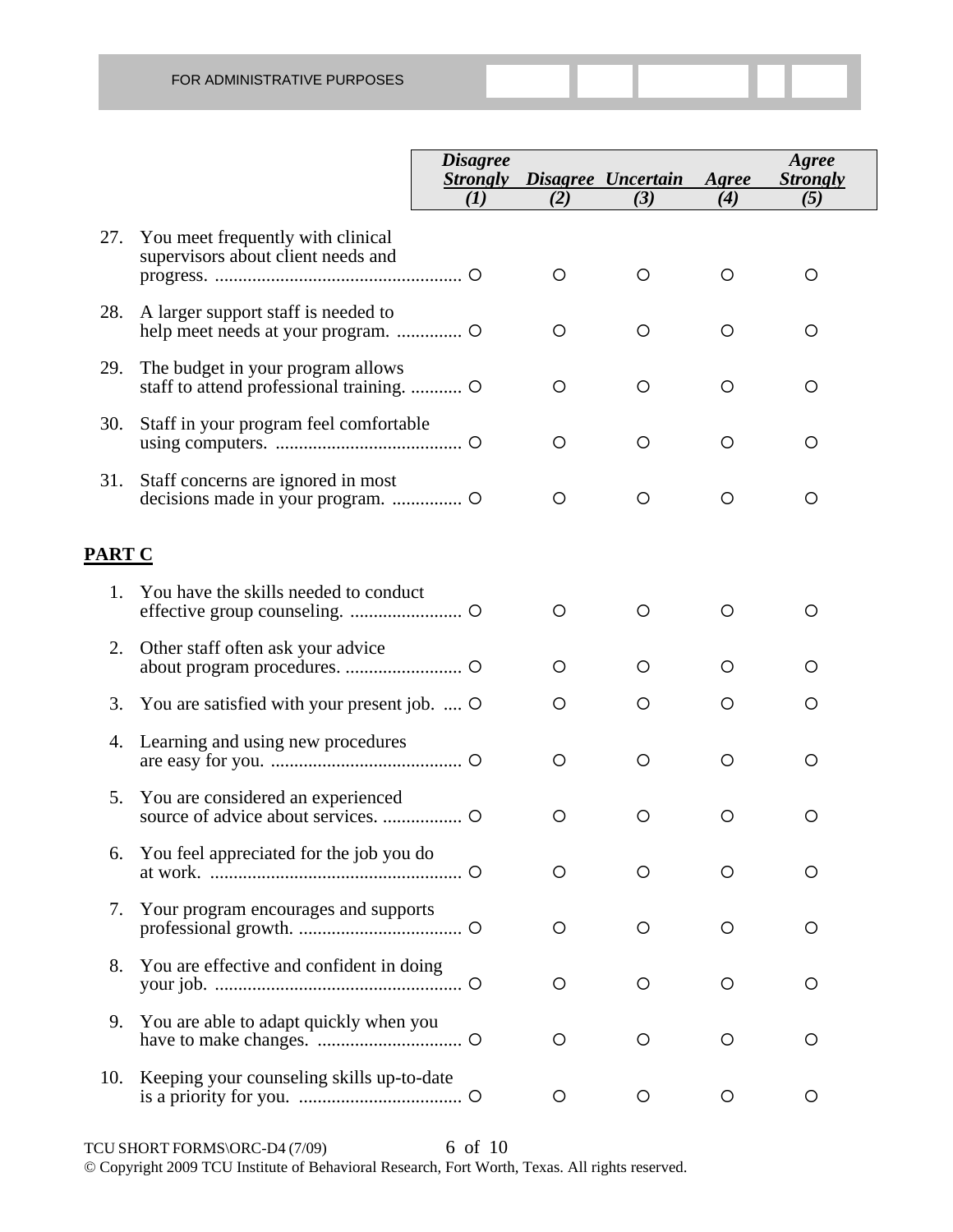|     |                                                                                      | <b>Disagree</b><br><b>Strongly</b><br>(I) | (2)     | Disagree Uncertain<br>(3) | Agree<br>(4) | Agree<br><b>Strongly</b><br>(5) |
|-----|--------------------------------------------------------------------------------------|-------------------------------------------|---------|---------------------------|--------------|---------------------------------|
|     |                                                                                      |                                           |         |                           |              |                                 |
| 11. | You give high value to the work                                                      |                                           | $\circ$ | $\circ$                   | $\circ$      | $\circ$                         |
| 12. | You regularly influence the decisions                                                |                                           | $\circ$ | $\circ$                   | $\circ$      | $\circ$                         |
| 13. | You usually accomplish whatever                                                      |                                           | $\circ$ | $\circ$                   | $\circ$      | $\circ$                         |
| 14. | You do a good job of regularly updating                                              |                                           | $\circ$ | $\circ$                   | $\circ$      | $\circ$                         |
| 15. | 12-step programs (AA/NA) are<br>recommended to many of your clients.  O              |                                           | $\circ$ | $\circ$                   | $\circ$      | $\circ$                         |
| 16. | You regularly read professional articles                                             |                                           | $\circ$ | $\circ$                   | $\circ$      | $\circ$                         |
| 17. | You review new techniques and                                                        |                                           | $\circ$ | $\circ$                   | $\circ$      | $\circ$                         |
| 18. | Psychodynamic theory is commonly                                                     |                                           | $\circ$ | $\circ$                   | $\circ$      | $\circ$                         |
| 19. | Other staff often ask for your opinions<br>about counseling and treatment issues.  O |                                           | $\circ$ | $\circ$                   | $\circ$      | $\circ$                         |
| 20. | You are willing to try new ideas even                                                |                                           | O       | $\circ$                   | $\circ$      | O                               |
| 21. | Behavior modification (contingency<br>management) is used with many                  |                                           |         |                           |              |                                 |
|     |                                                                                      |                                           | $\circ$ | $\circ$                   | $\circ$      | O                               |
| 22. | You have the skills needed to conduct                                                |                                           | $\circ$ | $\circ$                   | $\circ$      | O                               |
| 23. | You frequently share your knowledge<br>of new counseling ideas with others.          |                                           | O       | O                         | $\circ$      | O                               |
| 24. | You are sometimes too cautious or slow                                               |                                           | O       | O                         | O            | O                               |
| 25. | You are proud to tell others where                                                   |                                           | O       | $\circ$                   | $\circ$      | $\circ$                         |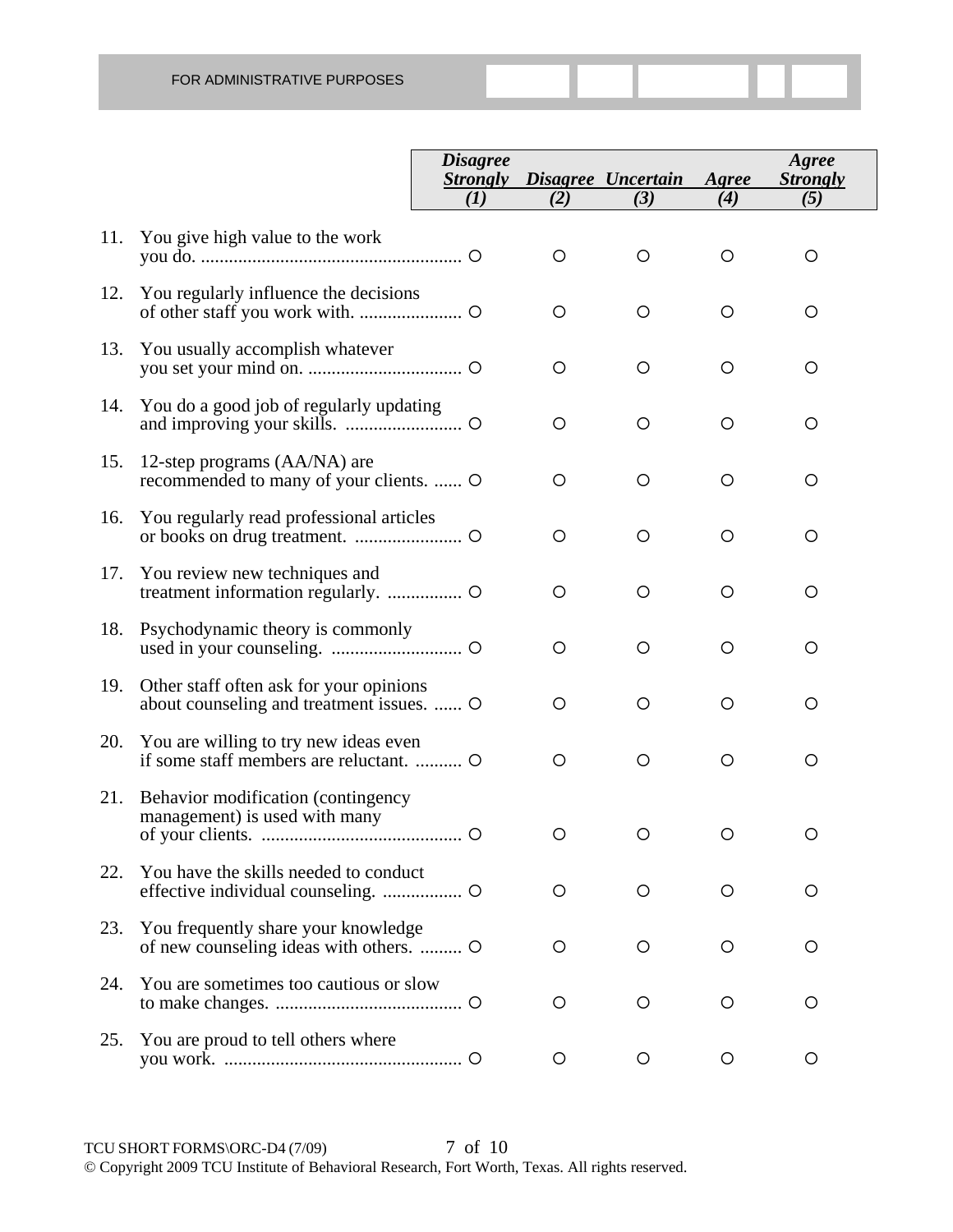|               |                                                                                       | <i>Disagree</i><br><b>Strongly</b> |         | Disagree Uncertain | Agree   | Agree<br><b>Strongly</b> |
|---------------|---------------------------------------------------------------------------------------|------------------------------------|---------|--------------------|---------|--------------------------|
|               |                                                                                       | (I)                                | (2)     | (3)                | (4)     | (5)                      |
| 26.           | Cognitive theory (RET, RBT) guides                                                    |                                    | O       | $\circ$            | O       | O                        |
| 27.           |                                                                                       |                                    | O       | O                  | $\circ$ | O                        |
| 28.           | You are viewed as a leader by the staff                                               |                                    | O       | O                  | $\circ$ | O                        |
| 29.           | You consistently plan ahead and                                                       |                                    | O       | O                  | $\circ$ | O                        |
| 30.           | You would like to find a job                                                          |                                    | $\circ$ | O                  | $\circ$ | O                        |
| 31.           | Pharmacotherapy and related medications<br>are important for many of your clients.  O |                                    | O       | $\circ$            | $\circ$ | O                        |
| <b>PART D</b> |                                                                                       |                                    |         |                    |         |                          |
| 1.            | Some staff members seem confused<br>about the main goals for your program.  O         |                                    | O       | O                  | $\circ$ | O                        |
| 2.            | The heavy staff workload reduces the                                                  |                                    | O       | O                  | $\circ$ | O                        |
| 3.            | You frequently hear good ideas from                                                   |                                    | O       | $\circ$            | $\circ$ | $\circ$                  |
| 4.            | Treatment planning decisions for clients<br>in your program often get revised by a    |                                    | $\circ$ | $\circ$            | $\circ$ | O                        |
| 5.            | The general attitude in your program is<br>to accept new and changing technology.  O  |                                    | O       | O                  | $\circ$ | О                        |
| 6.            | More open discussions about program                                                   |                                    | $\circ$ | $\circ$            | $\circ$ | O                        |
| 7.            | Ideas and suggestions in your program<br>get fair consideration by management.  O     |                                    | $\circ$ | $\circ$            | $\circ$ | O                        |
| 8.            | Staff members at your program work                                                    |                                    | $\circ$ | $\circ$            | $\circ$ | O                        |
| 9.            | Your duties are clearly related to the                                                |                                    | $\circ$ | $\circ$            | $\circ$ | O                        |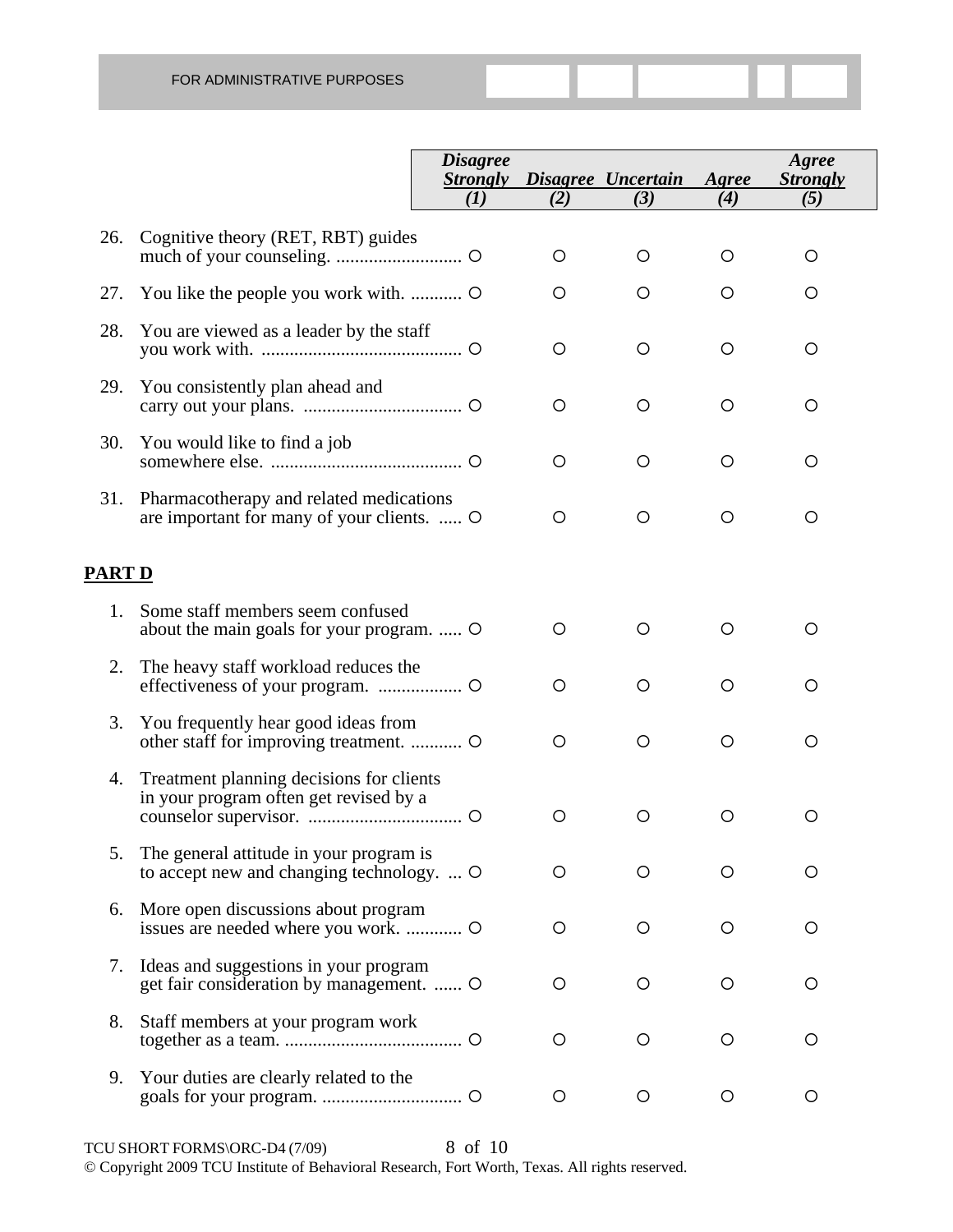|     |                                                                                       | <b>Disagree</b><br><b>Strongly</b><br>(I) | (2)     | Disagree Uncertain<br>(3) | Agree<br>(4) | Agree<br><b>Strongly</b><br>(5) |
|-----|---------------------------------------------------------------------------------------|-------------------------------------------|---------|---------------------------|--------------|---------------------------------|
| 10. | You are under too many pressures                                                      |                                           | O       | O                         | O            | O                               |
| 11. | Counselors in your program are given<br>broad authority in treating their clients.  O |                                           | O       | O                         | $\circ$      | O                               |
| 12. | Your program staff is always kept                                                     |                                           | O       | O                         | $\circ$      | $\circ$                         |
| 13. | Novel treatment ideas by staff are                                                    |                                           | O       | O                         | $\circ$      | $\circ$                         |
| 14. | Mutual trust and cooperation among                                                    |                                           | O       | O                         | $\circ$      | $\circ$                         |
| 15. | Your program operates with clear goals                                                |                                           | O       | O                         | $\circ$      | $\circ$                         |
| 16. | Staff members at your program often                                                   |                                           | O       | O                         | $\circ$      | $\circ$                         |
| 17. | It is easy to change procedures at your                                               |                                           | O       | O                         | $\circ$      | $\circ$                         |
| 18. | Counselors in your program can try out<br>different techniques to improve their       |                                           | O       | O                         | O            | O                               |
| 19. | Staff members at your program                                                         |                                           | O       | O                         | $\circ$      | O                               |
| 20. | Staff members are given too many                                                      |                                           | O       | O                         | $\circ$      | O                               |
| 21. | Staff members at your program are quick                                               |                                           | O       | O                         | O            | O                               |
| 22. | The formal and informal communication<br>channels in your program work                |                                           | $\circ$ | $\circ$                   | O            | $\circ$                         |
| 23. | There is too much friction among                                                      |                                           | O       | O                         | $\circ$      | O                               |